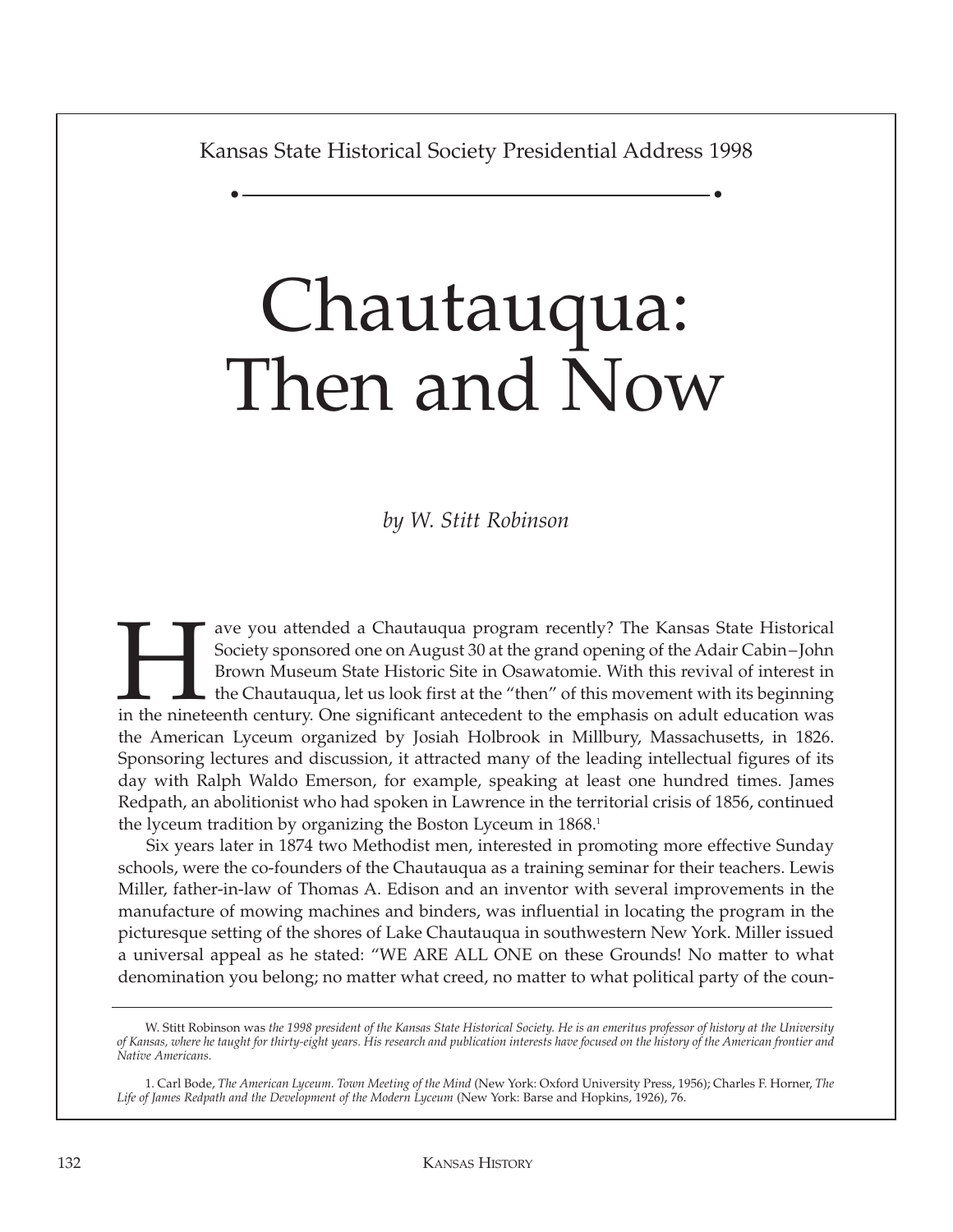

*Children and adults alike loved the Chautauqua. These youngsters pause for a photograph while wading in rain puddles at the 1897 Chautauqua in Ottawa.*

try. You are welcome here, whether high or low." John Heyl Vincent, a Methodist clergyman and later Methodist bishop who served in Topeka from 1888 to 1900, was the other founder. Using the term "man" in its generic sense of relating to all humankind, Reverend Vincent proclaimed: "The doctrine which Chautauqua teaches is this, that every man has a right to be all that he can be, to know all that he can know, to do all that he pleases to do—so long as knowing what he can know and being what he can be, and doing what he pleases to do, does not keep another man from knowing all that he can know, being all that he can be and doing all that he pleases to do. And the Christian idea of the Chautauqua movement sees that the Christian element enters into it as one of its essential features. . . . That is Chautauqua!"2

In its second year Chautauqua leaders invited President Ulysses S. Grant to speak, the first of seven presidents who would later visit. The meeting was successful with attendance estimated as high as thirty thousand as the idea began to expand. "Mother Chautauqua," as the New York Assembly became known, introduced new activities and constructed several architectural buildings, which became the model for many Chautauquas throughout the nation.<sup>3</sup> These included especially the Hall of Philosophy and the tabernacles or pavilions used for lectures, religious services, reading groups, and musical programs. Mother Chautauqua was even

<sup>2.</sup> Alfreda L. Irwin, *Three Taps of the Gavel: Pledge to the Future. The Chautauqua Story*, 3d ed. (Chautauqua, N.Y.: Chautauqua Institution, 1987), ix.

<sup>3.</sup> Theodore Morrison, *Chautauqua: A Center for Education, Religion, and the Arts in America* (Chicago: University of Chicago Press, 1974), 41–42. The Franklin County Historical Society, Ottawa, Kansas, with assistance from the University of Kansas School of Architecture and Urban Design, has produced a model of the Ottawa Chautauqua at Forest Park.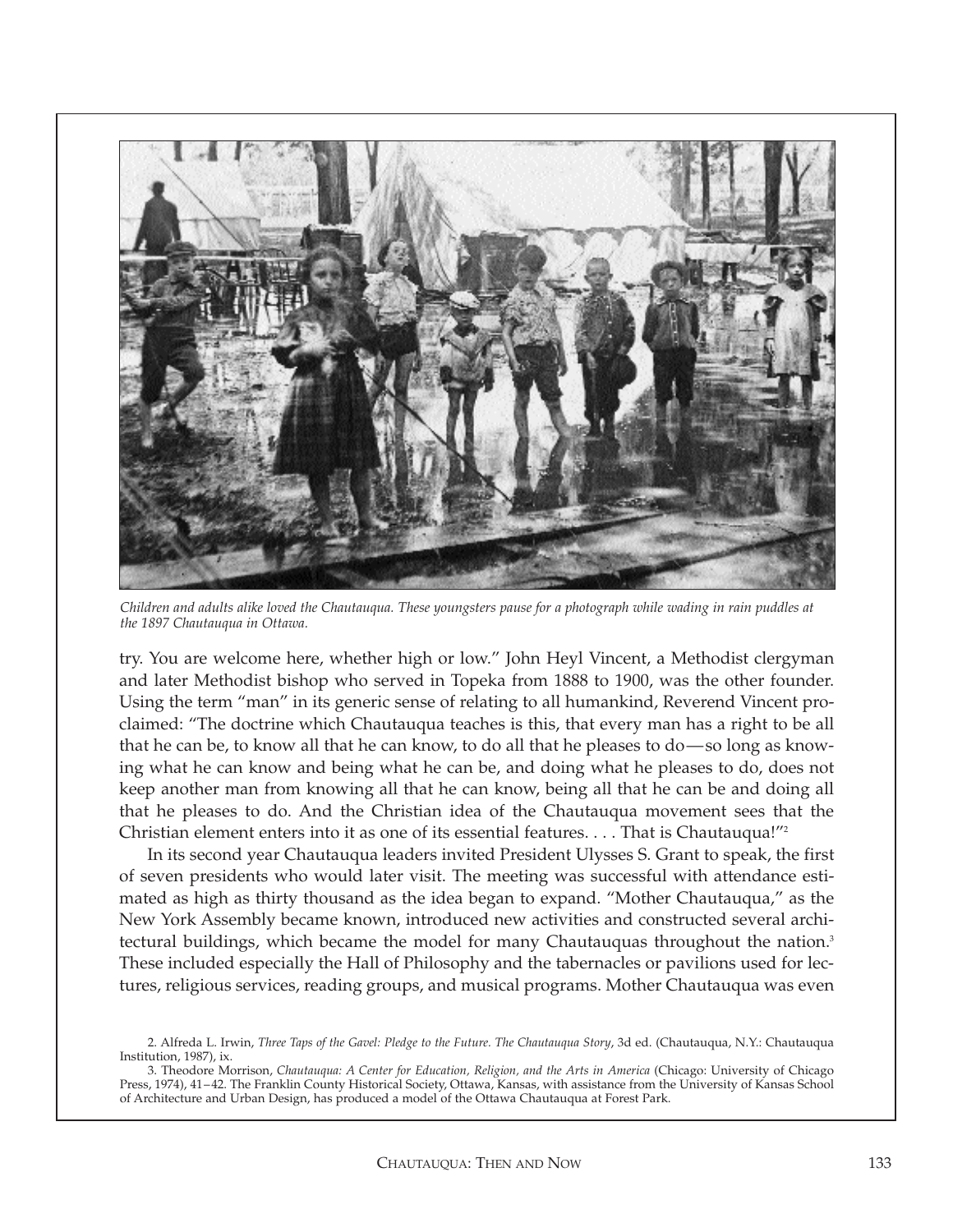authorized to grant university credit for some of its reading programs, but this activity was soon passed after twelve years to private or public colleges and universities in the state.



*Lewis Miller (above) and John Heyl Vincent, cofounders of the Chautauqua movement.*



In 1878 Reverend Vincent introduced a new four-<br>year reading plan in the Chautauqua Literary and<br>Scientific Circle, commonly referred to as the<br>CLSC. Its comprehensive purpose, Vincent stated, n 1878 Reverend Vincent introduced a new fouryear reading plan in the Chautauqua Literary and Scientific Circle, commonly referred to as the was to be

a school at home, a school after school, a 'college' for one's own house. It is for busy people who left school years ago, and who desire to pursue some systematic course of instruction. It is for highschool and college graduates, for people who never entered either high school or college, for merchants, mechanics, apprentices, mothers, busy house-keepers, farmer-boys, shop-girls, and for people of leisure and wealth who do not know what to do with their time.<sup>4</sup>

This program involved reading selected books on such subjects as history, religion, science, and literature that were either published by the Chautauqua Institution or obtained from scholars in these respective fields. Upon completion of the four-year program, successful participants received certificates or diplomas with seals in a graduation ceremony that resembled the collegiate tradition. The Chautauqua, however, did not pretend to be offering college degrees. This reading program proved to be very successful and extended beyond the United States to claim one million participants by 1924.<sup>5</sup>

Kansas responded immediately to this new program as both Oswego and Ottawa formed reading circles in 1878 and witnessed the graduation of the first national class four years later. By 1886 Kansas could claim that it carried "the banner for the largest number of new circles in any state west of the Mississippi."6 By 1900 about two hundred Kansas communities participated with at least one circle, and

4. John Heyl Vincent, *The Chautauqua Movement* (Boston: Chautauqua Press, 1886), 75.

5. Samples of the institute's books may be found in the Library and Archives Division of the Kansas State Historical Society or in the collections of local historical societies such as the Franklin County Historical Society. Several examples of Chautauqua diplomas are in the Cowley County Historical Society, Winfield, Kansas. The most comprehensive examination of the Chautauqua in Kansas is Roland M. Mueller, "Tents and Tabernacles: The Chautauqua Movement in Kansas," 2 vols. (Ph.D. diss., University of Kansas, 1978), 1:61.

6. *Chautauquan* 6 (January 1886): 232.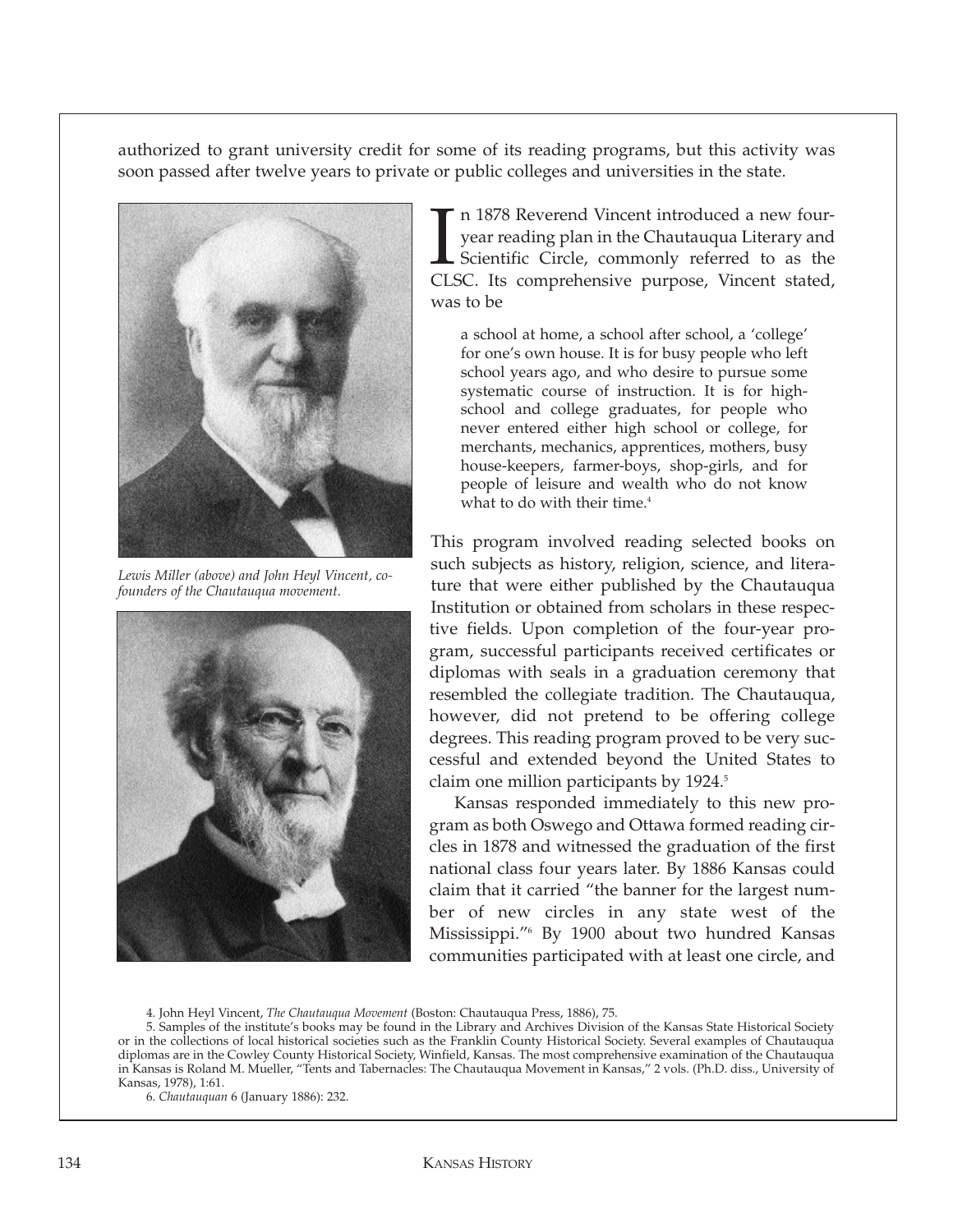some had as many as seven or eight. The average recommended size for circles was twenty-five, although a few of the larger cities expanded sometimes to as many as sixty. Weekly meetings were recommended, but local groups could set their own schedules, including social outings as desired.

The second agency of the Chautauqua movement, the Independent Assembly, helped promote the reading circles. These independent assemblies spread throughout the nation with the most significant growth from 1880 to 1910. They used models that imitated Mother Chautauqua in New York, but they were independent units and free to organize their own programs and financing as they deemed most advantageous for their own communities. In Kansas from 1880 to 1917, fifteen cities sponsored annual independent

assemblies at some time. Ottawa had the largest number with thirty-two years; Winfield a close second with thirty-one; Lincoln Park (Cawker City and Downs) seventeen; Wathena sixteen; Clay Center eleven; Topeka ten; Sterling nine; Beloit, Olathe, and Salina each with six; Lawrence five; Coffeyville four; White Cloud and Emporia each with two; and Pittsburg one.<sup>7</sup> Other cities such as Hiawatha had Chautauqua assemblies, but they were more directly related to the circuits, which will be discussed later in this article.

Ottawa began its successful independent assemblies in 1883 at Forest Park along the Marais des Cygnes River just one block west of the Santa Fe railroad station. Following in part the model of Mother Chautauqua, Ottawa built a Hall of Philosophy and a Tabernacle, which was increased in 1886 to seat five thousand visitors. The visit in 1895 of Governor William



*Ottawa was one of the first Kansas towns to respond to the Chautauqua movement. This 1886 photo was taken in Forest Park, detailed in the map (below).*



7. Mueller, "Tents and Tabernacles," 1:131.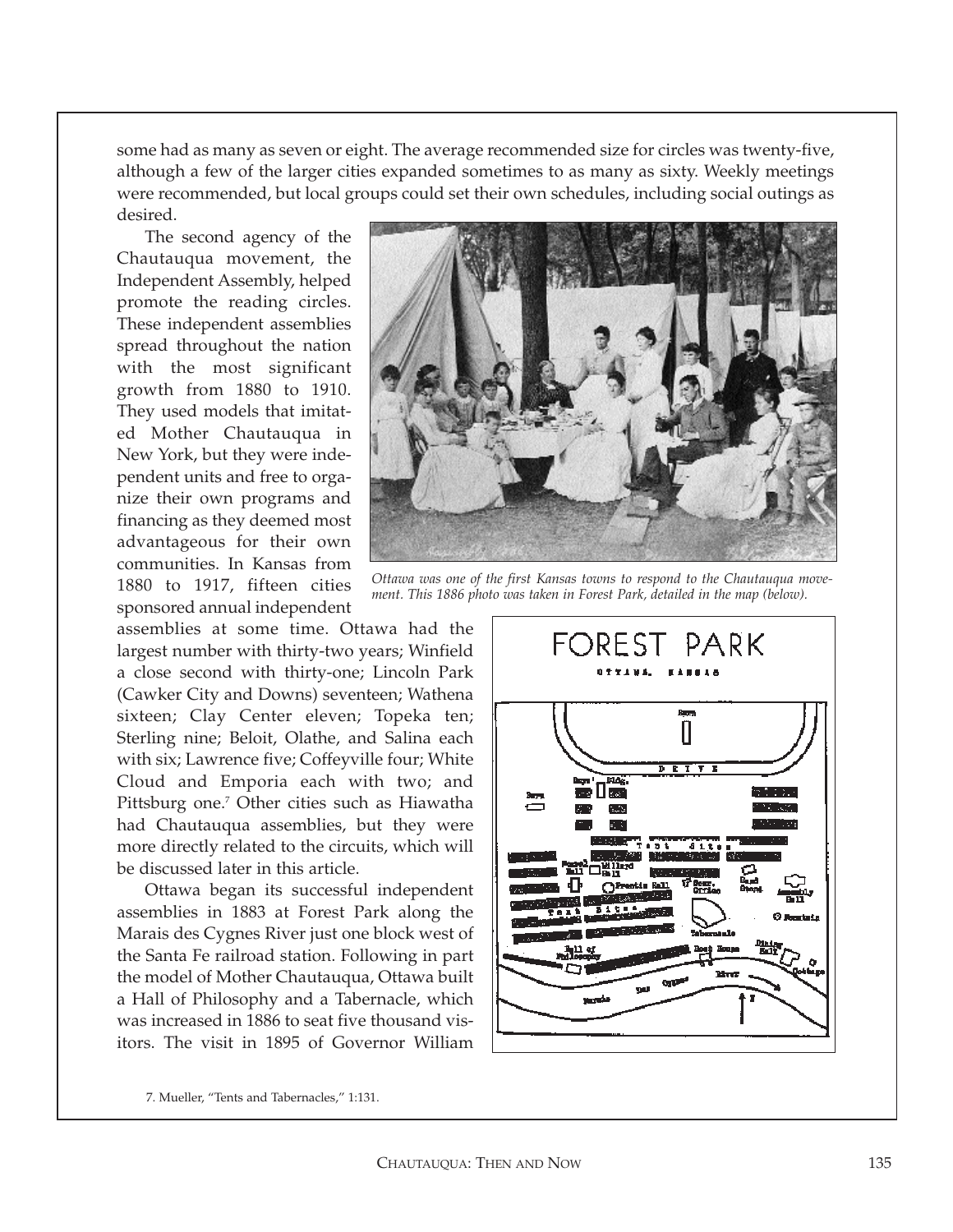McKinley of Ohio, later United States president, expanded the crowd to a much larger number. Other well-known speakers included William Jennings Bryan appearing at least four times and William Howard Taft in 1907.<sup>8</sup> I found an intriguing note in the Franklin County Historical Society archives from a woman who wrote that when Bryan visited Ottawa, she thought he was



*A Chautauqua gathering at Winfield's Island Park in ca. 1890. The map (below) illustrates the park's Chautauqua plan.*



a very big man; but when Taft came later, she exclaimed that he was even bigger!

Families came to the Chautauqua by wagon, buggy, train, or later by automobile. Many lived in tents rented in Ottawa, for example, for three to five dollars per week with two dollars added if a wood floor was included. In 1887 five hundred of these tents were rented during the summer. Family circles were maintained, and sometimes they brought a wood

stove for cooking during the week or two of their vacation stay. Early summer participants may have even witnessed a May Day ceremony complete with the May Pole. The independent assemblies in Ottawa continued successfully until 1915 when river floods forced its cancellation. Subsequent assemblies turned to circuit programming.

Winfield began its successful series of independent assemblies in 1887 with its location on Island Park, a twenty-five acre plot near the center of Winfield. There the local Chautauqua association with some cooperation from the city built the familiar Hall of Philosophy and a Tabernacle that was increased in 1904 to seat thirty-five hundred. The appearance of the Chautauqua favorite, William Jennings Bryan, who came to Winfield at least four times, expanded the crowd to more than ten thousand visitors.<sup>9</sup> Winfield today still maintains Island Park as a city park.

8. F. W. Brinkerhoff, "The Ottawa Chautauqua Assembly," *Kansas Historical Quarterly* 27 (Winter 1961): 463–64. 9. Roland Mueller, "The Chautauqua in Winfield, Kansas," *Kansas Quarterly* 15 (Summer 1983): 15–19.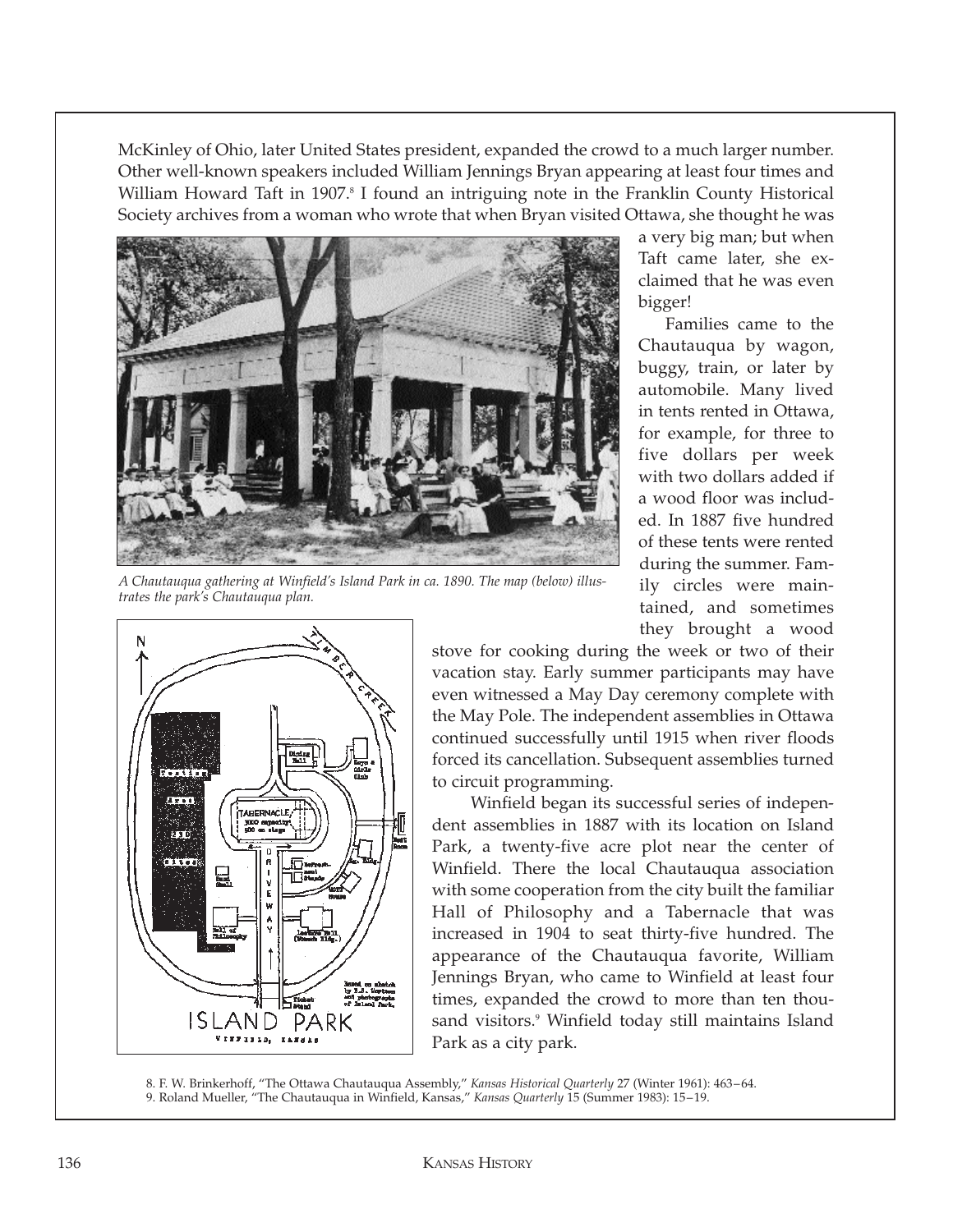Lincoln Park serving Cawker City and Downs devoted much of its space to two circles of tents for its seventeen independent assemblies.

W hile these inde-<br>blies continued,<br>the Chautauqua movement pendent assemblies continued, entered a new phase in 1904 with the introduction of the circuits of traveling tents. These provided set programs of education and entertainment for four to nine days that moved from town to town on a tight schedule. Some independent assemblies gave up their locally organized programs to sign a contract for the circuit. Many other

![](_page_5_Picture_2.jpeg)

*Cawker City's Lincoln Park during a ca. 1900 Chautauqua. The Chautauqua layout is illustrated in the map (below).*

towns were also then able to participate. Keith Vawter of Cedar Rapids, Iowa, was one of the promoters who has received credit for initiating the circuits. As a partner in the Redpath Bureau in Chicago, he organized a nine-day program and later agreed to share responsibility for areas west of the Mississippi River with Charles F. Horner of Nebraska. Kansas thus fell within the area of the Redpath–Horner circuit and enjoyed vigorous summer schedules.<sup>10</sup> The secret of success in this plan was a leap-frog method of moving from town to town. With a seven-day program, the participants in the first day would move on immediately to the next town with extra tents having been set up for their arrival. This schedule would be followed for each of the successive days. Thus for 1921 the Redpath–Horner Premier Circuit entered Kansas on August 5 and continued with its leap-frog programs throughout much of the state until September 6.<sup>11</sup> The circuit

![](_page_5_Figure_5.jpeg)

<sup>10.</sup> Loren E. Pennington, "Chautauqua: An American Tradition," in *The Kansas Chautauqua: Understanding America. Land,*

*People, and Culture* (Emporia, Kans.: Center for Great Plains Studies, 1988), 2–3; Charles F. Horner, *Strike the Tents: The Story of the Chautauqua* (Philadelphia: Dorrance and Co., 1954), 49, 55, 62–66.

11. Mueller, "Tents and Tabernacles," 2:468.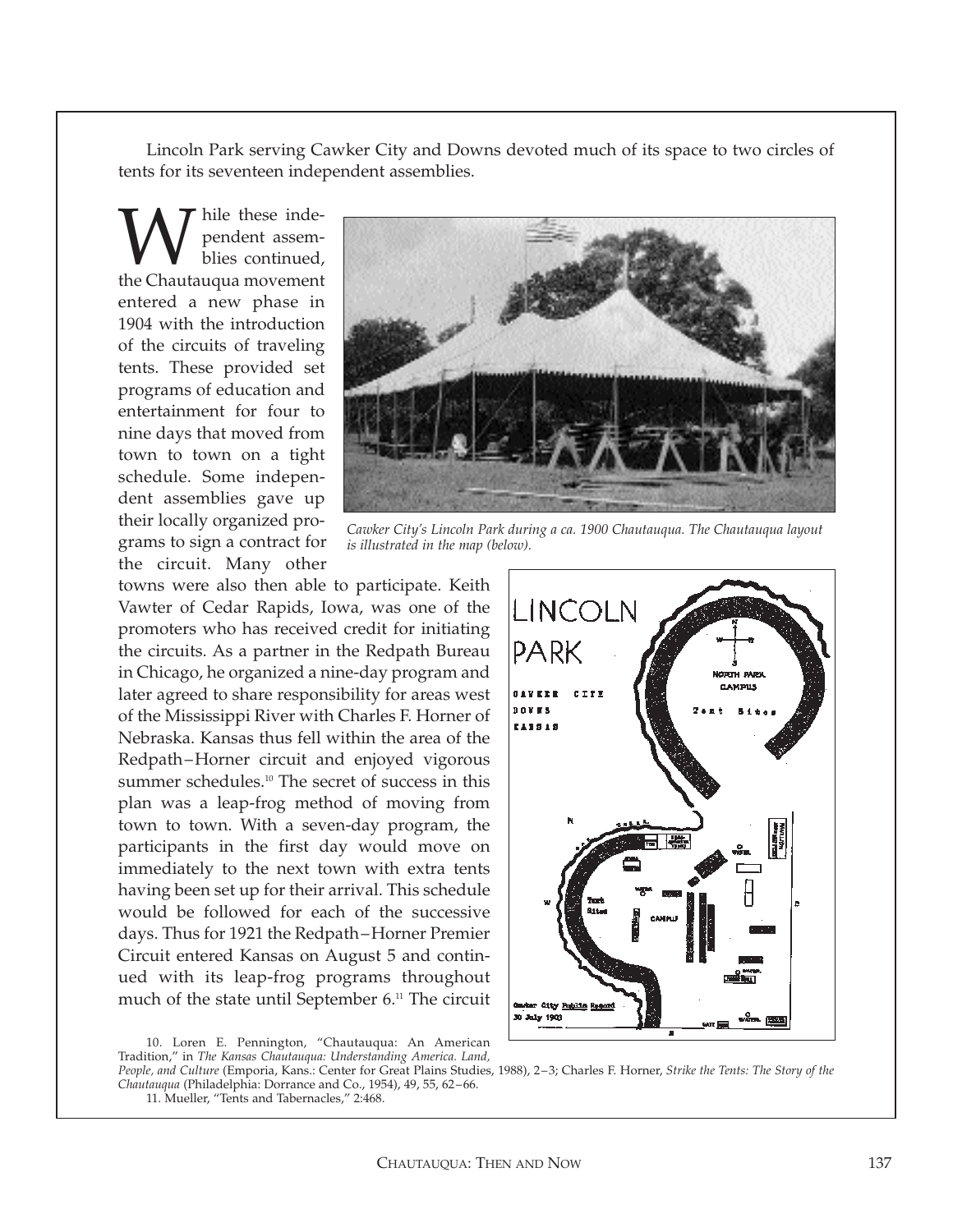started at Sabetha, then moved southwest to Russell by August 12, back to Leavenworth on August 15, down through eastern Kansas to Iola by August 20, west to Liberal on August 27 with a dip into Oklahoma, and finally back to Kansas City on September 6. What an impressive month with seven days of not only education and entertainment in each of the towns but also attractions for interested persons in neighboring areas for each of the locations.

Rain storms may have created problems on these circuits, but hot weather probably was more critical. At least one circuit worker from Mankato, Kansas, thought so. He was employed by the Midland Bureau of Sam Holladay, who also is credited with initiating Chautauqua circuits. The circuit worker complained bitterly about hot weather in the following doggerel:

![](_page_6_Figure_2.jpeg)

*The Redpath–Horner Chautauqua circuit in Kansas, 1921.*

We have the honor to relate That these hot winds of Kansas Have burned the corn and scorched the oats

And at last succeeded in getting our goats,

A little breeze . . . ain't so bad, Or even a cyclone or two, egad; But when a hot wind starts to  $h$ low

And keeps it up for a week or so,

It's torture such as no tongue can tell.

These blasts are blown from the pits of hell

O'er fields that burn for lack of rains

To punish lost souls on the Kansas plains.12

Many outstanding participants took part in these circuit programs. William Jennings Bryan was a favorite with his presentation of "Prince of Peace" that included the life of Christ. This was very much a part of the general theme of "Mother, Home, and Heaven," which the circuit promoters liked to emphasize.13 Many of the programs also gave attention to youth, and a designated staff member of the team would organize special activities for them. The Redpath Junior Boosters provided a red beanie for young participants. With the enthusiasm of youth, they also developed cheers for their pep rallies such as the following:

We've got pep! We've got pep! We've got oodles and gobs of pep, If you have pep like we have pep, You'd have oodles and gobs of pep.<sup>14</sup>

12. Ibid., 2:487.

13. Victoria Case and Robert Ormond Case, *We Called it Culture: The Story of Chautauqua* (Garden City, N.Y.: Doubleday and Co., 1948), chapter 8.

14. Mueller, "Tents and Tabernacles," 2:575.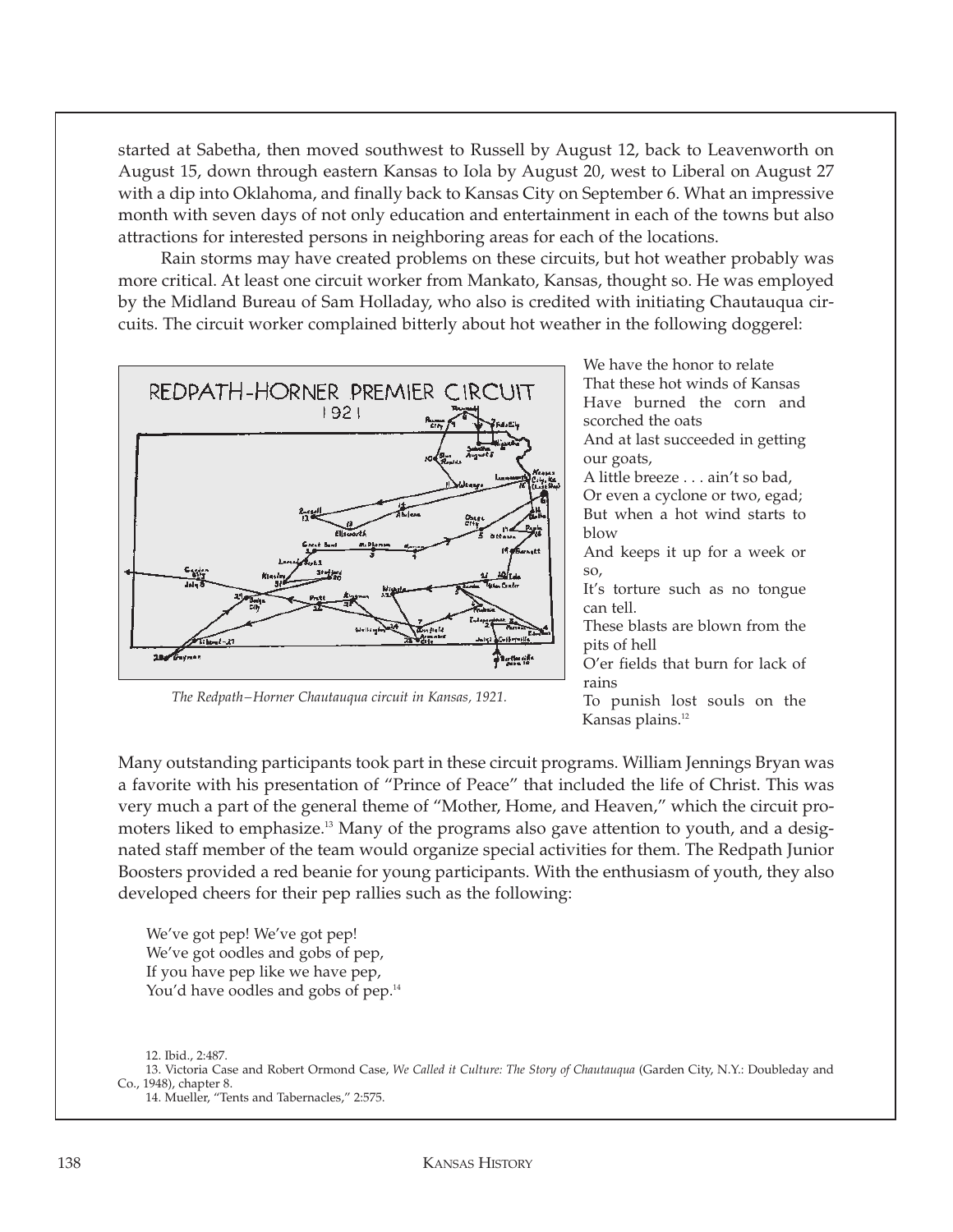In harles Benjamin Franklin of Topeka, a graduate of Washburn University, organized the Cadmean Chautauqua in 1916 and continued as one of the last promoters of circuits.<br>These circuits reached their peak year in 1921 with Cadmean Chautauqua in 1916 and continued as one of the last promoters of circuits. These circuits reached their peak year in 1921 with around twelve thousand communities being served by about seventy circuits. As a gradual decline began in the 1920s, Franklin nonetheless continued optimistically in acquiring a series of circuits until he had ten in 1928 that were described as "The Largest Chautauquan Organization in the World." Franklin offered investments in stock in these associated Chautauquas with certificates, and he promised a good rate of return of 8 percent on this speculative investment. He had only limited success in these offerings. In 1940 Franklin married Margaret Barnum who had been a singer in such Chautauqua women's quartets as the Marine Maids. She had also served as a junior supervisor in Chautauquas and as an advance representative.<sup>15</sup>

As interest in the Chautauquas waned in the 1920s with competing activities, the circuits increased their advertising appeal with brochures such as the one featuring a "Road Map to the Happiest Week of the Year." They also included more popular programs such as dramatic productions and additional musical numbers. The "Road Map" included the drama entitled *Applesauce*. It was described as "The whole wide world loves applesauce. Here it is—a hilarious drama of American youth, American love, and American homes. Admission 75¢." A second drama, *New Brooms*, also was featured. The brochure stated that "The 'piece de resistance' as the French say is the last night play. Frank Craven's new hit of love and business fresh from Broadway and starring Ernest R. Misner. Admission 75¢." Still another three-act comedy had the intriguing title *Putting Pep in Papa*, whatever that involved. These moves to emphasize enter-

![](_page_7_Picture_2.jpeg)

*Charles B. Franklin*

tainment over the education of past years led to criticisms of their having become "sanitated vaudeville" and "a tinselled commercialized show."16

The trends of the times continued to contribute to the decline of the Chautauqua movement in the 1920s. The technology of the radio, sound movies, and the increased number of automobiles provided other attractions for the American public. While the automobile at first brought people to the Chautauqua week, they eventually made it possible for individuals to travel greater distances to seek new experiences, often in larger metropolitan areas. The depression of the 1930s further added to the decline of both circuit and independent Chautauquas, although Mother Chautauqua and a few isolated ones continued.

<sup>15.</sup> Margaret B. Franklin Collection, 1883–1992, box 4, folder 2, Library and Archives Division, Kansas State Historical Society. For an example of the certificates, *see* ibid.; for a brochure for investments, *see* ibid., box 3, folder 9. Margaret survived her husband, and before her death in 1997 she donated the extensive and very valuable Chautauqua collection to the Kansas State Historical Society. For a biographical sketch of Margaret B. Franklin, *see* ibid., finding aid.

<sup>16.</sup> Ibid., box 2, folder 13; ibid., box 7, folder 6; Harvey Wish, *Society and Thought in Modern America* (New York: Longmans, Green and Co., 1952), 114–16.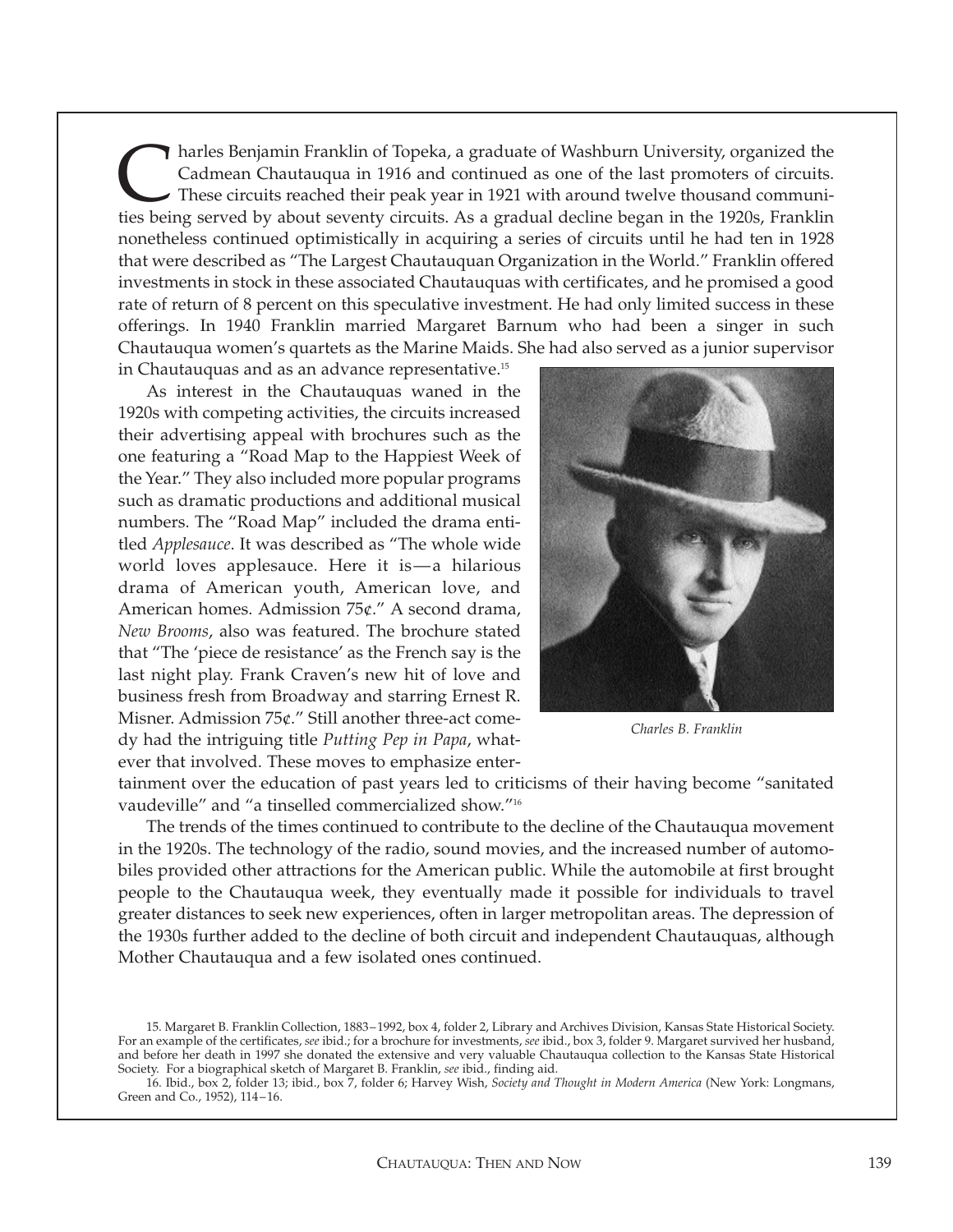My wife and I visited the Chautauqua Institution in New York in 1997 for three days and were surprised to observe the vigorous programs still being conducted. For nine and one-half weeks from June 21 to August 24, thirty or more daily activities were available from which to choose. The summer programs were organized with different themes each week as follows:

![](_page_8_Picture_1.jpeg)

*The Presbyterian House in 1997 at the Chautauqua Institution in New York.*

## **1997 Overarching Theme** Toward 2000: The American Agenda Vertical Theme: Women in America WEEK ONE Leadership in America June 23–27 WEEK TWO The Politics of the Environment June 30–July 4 WEEK THREE Voices of African American Community July 7–11 WEEK FOUR Business and Ethics July 14–18 WEEK FIVE Regaining Community in America July 21–25 WEEK SIX Science Education and Invention July 28–August 1

WEEK SEVEN The Mystery of Good and Evil August 4–8 WEEK EIGHT Arts and Humanities: Documenting our History August 11–15 WEEK NINE Health and Wellness in America August 18–2217

Religion still played an important role with a sermon each day open to all. A series of religious services was offered in the separate Protestant chapels, a Catholic mass, a Unitarian seminar, and a Jewish service. There were lectures on public affairs, and special interest groups included nature studies, golf, duplicate bridge, writers' workshops, and bowling on the green. Drama and music featured almost daily presentations of Shakespearean plays, a symphony orchestra, a ballet, and opera including Verdi's *Rigoletto*. Reading groups of the Chautauqua Literary and Scientific Circles continue with meetings in its headquarters at Mother Chautauqua. A recent article in the *New York Times* stated that 127 persons completed the graduation requirements in 1998.18 The grounds hold the familiar architectural buildings of the Hall of Philosophy and the Tabernacle or Pavilion as well as the refurbished Athenaeum Hotel with 158 rooms and the Smith Library in the center mall.

Kansas also has participated in the revival of Chautauqua programs. In addition to the individual portrayals sponsored by a variety of groups, two systematic plans have been available throughout the state. The Kansas Chautauqua, initiated by Professor Loren Pennington of Emporia State University, offered programs from 1985 to 1990 with support from the Kansas

<sup>17. &</sup>quot;Highlights, 1997. Summer Season, Chautauqua Institution," 8, private collection of W. Stitt Robinson, Lawrence, Kans. 18. Dinitia Smith, "A Utopia Awakens and Shakes Itself: Chautauqua, Once a Cultural Haven for Religion Teachers, Survives,"